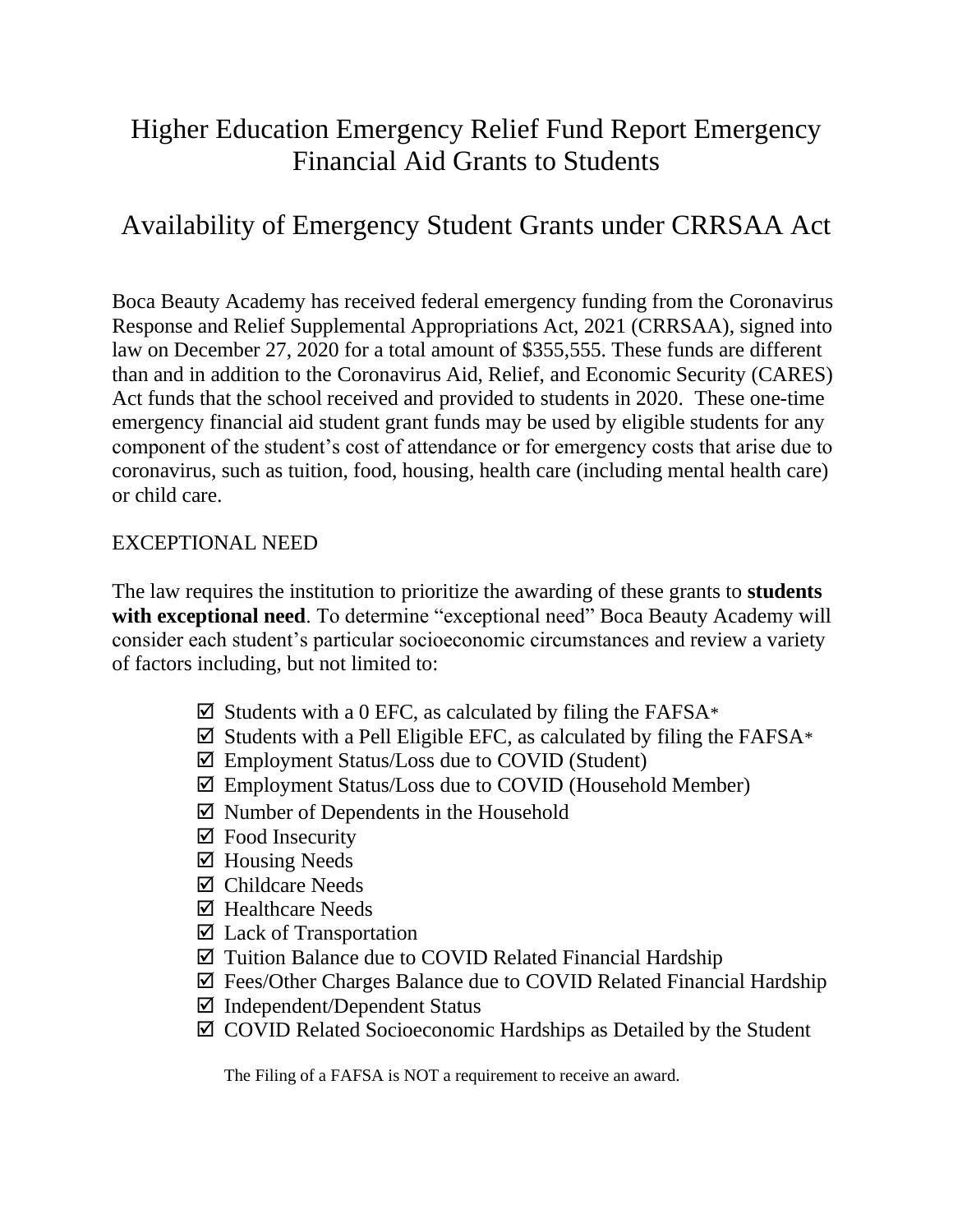While any one of these factors alone or in combination may establish exceptional need and therefore, eligibility for an emergency grant award, the factors will be weighted and accumulated in a formula to determine the dollar amount of the award.

Awards will generally range between \$550 and \$950 and have been determined based on the following criteria:

| <b>EFC</b>                   | <b>Award Amount</b> |
|------------------------------|---------------------|
| $\Omega$                     | \$950               |
| $1 - 2000$                   | \$800               |
| $2001 - 4000$                | \$700               |
| $4001 - 5711$                | \$600               |
| 5711+ (NOT Pell Elig/No EFC) | \$550               |

The students eligible to be considered for emergency grant funds are as follows:

All graduate students from 01/01/2021 through 04/15/2021 respectively, 75 graduate students for Boca, (\$51,500) and 55 graduate students for Parkland (\$40,650).

All Active/LOA students as of 04/15/2021 respectively,185 students for Boca, (\$139,400) and 146 students for Parkland (\$118,200).

The total amount of funds awarded to Active and Graduate students will add up to \$349,750.

The remaining amount of \$5,805 will be allocated and made available for students with special circumstances and/or rolled over into HEERF III funds allocation.

#### SPECIAL CIRCUMSTANCES:

Based upon available funds and in limited circumstances, a larger grant award may be approved.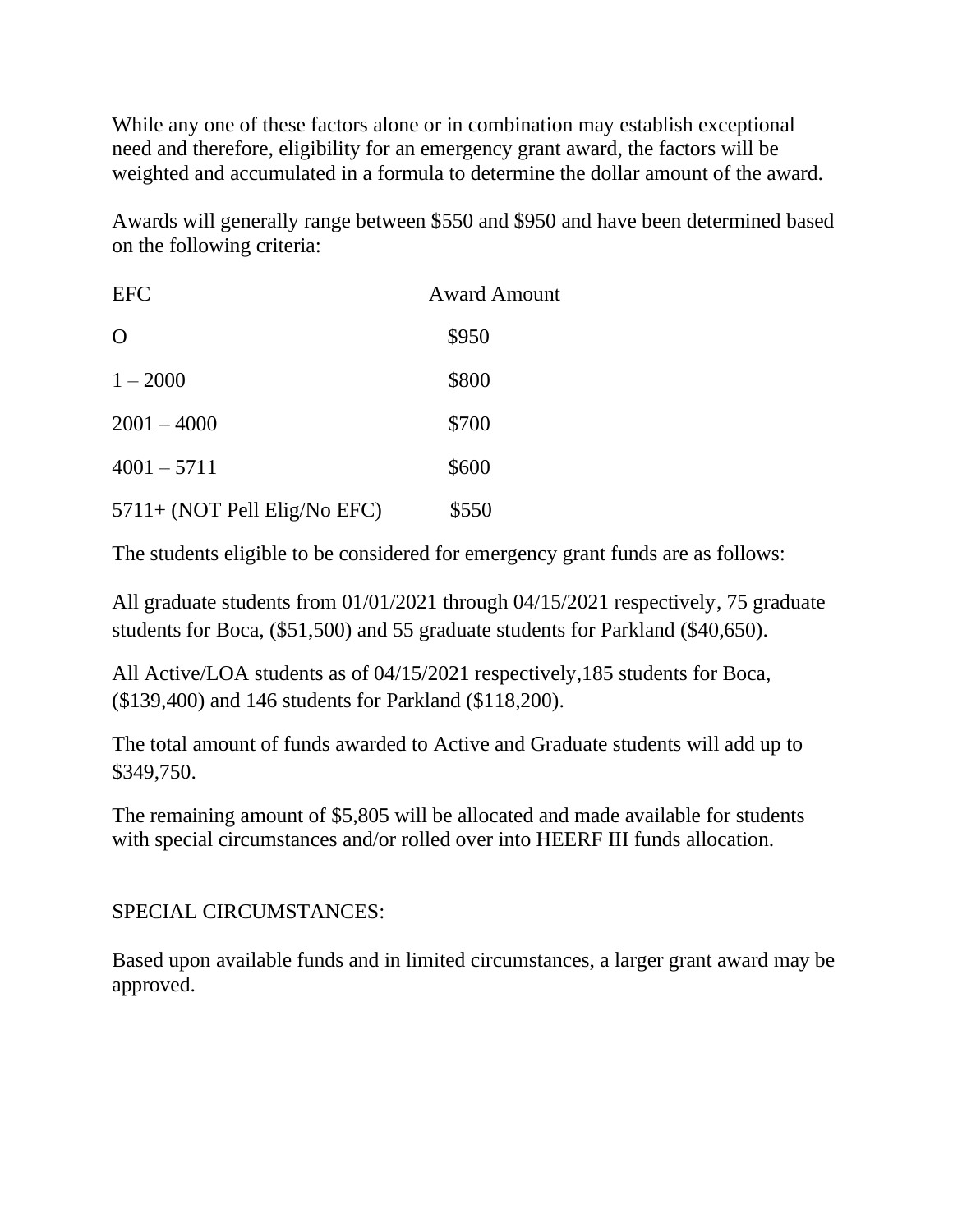### APPLICATION PROCEDURES

- 1. An *Application for Emergency Student Grant under the CRRSAA Act* must be completed.
- 2. A *Free Application for Federal Student Aid (FAFSA)* may be filed, but is not required. If student's FAFSA results in a 0 EFC and/or Pell-Eligible EFC, the amount of the award could be increased/revised.
- 3. Supporting documentation to prove exceptional need may be requested.
- 4. Once the application for an emergency grant and any required supporting documentation are received, Boca Beauty Academy will evaluate, approve, determine amount of grant and issue a disbursement check as soon as possible, but at a maximum, within 14 days.

### AWARDING/DISBURSMENT POLICY & PROCEDURE

Boca Beauty Academy has adopted a flexible approach to administering emergency grants to students negatively impacted by the COVID-19 economic crisis. In creating this policy, the school seeks to achieve five goals:

- To expeditiously develop and implement a plan to distribute CARES Act funds to Boca Beauty Academy Students.
- To adhere to CARES Act requirements and Department of Education interpretive guidance in distributing funds.
- To create a process for awarding of funds that is defensible, replicable, and equitable.
- To distribute funds in a manner that best ensures student support in light of COVID-19 and economic challenges.
- To utilize existing processes and automate the awarding, distribution, and tracking process to the greatest degree possible.

In an effort to distribute aid to students in an expeditious manner, and recognizing that Boca Beauty Academy students disproportionately rely on income from the stifled Florida service economy, all eligible full-time and part-time students will receive a one time grant.

In order to qualify for this funding, students must have been enrolled as full-time or part-time vocational degree seeking students, or on a school-approved Leave of Absence, as of April 15<sup>th</sup>, 2021.